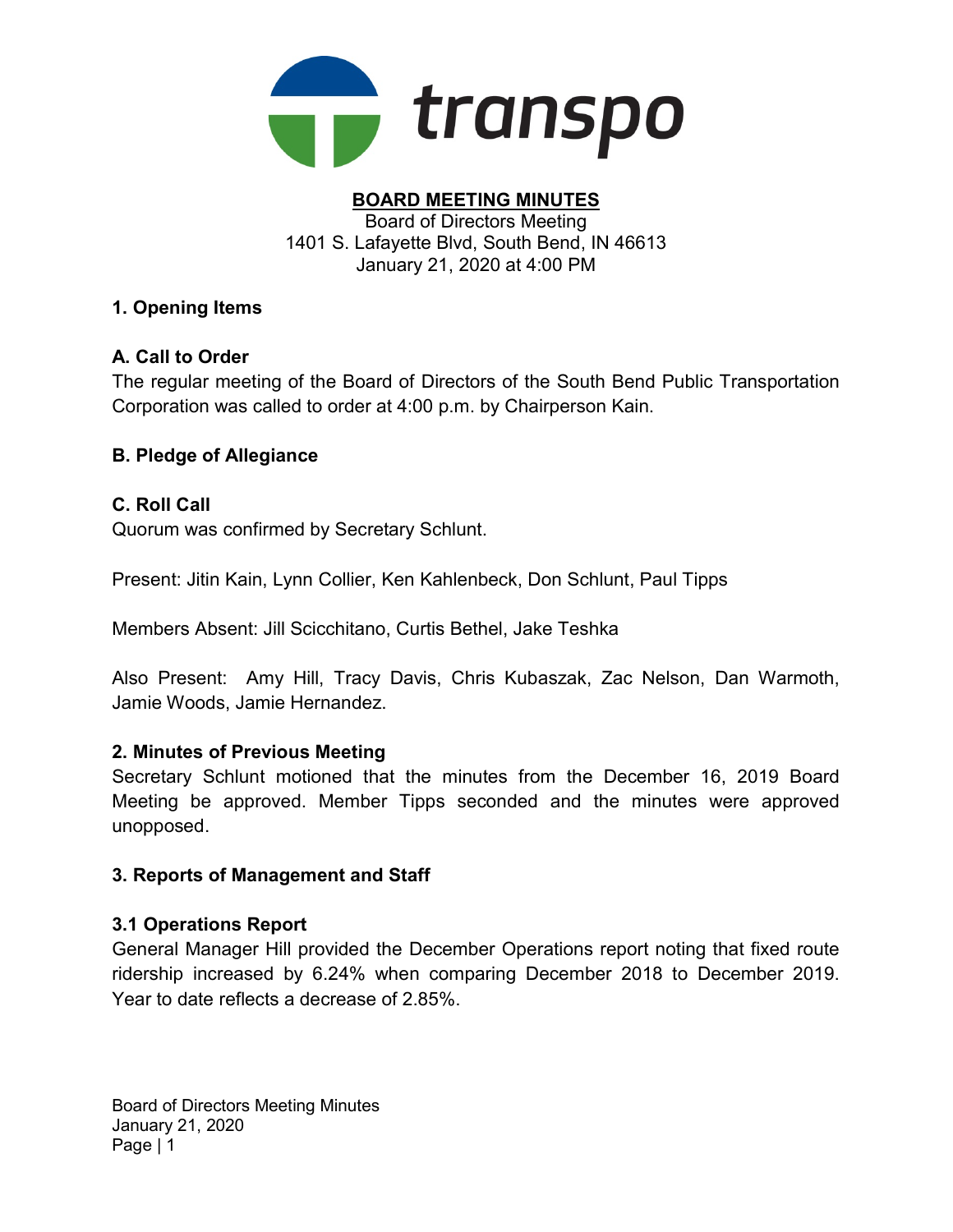Access ridership for December increased 10.07% compared to December 2018. General Manager Hill said that Ecolane will be coming back for the  $2<sup>nd</sup>$  phase of training which will include online scheduling and canceling.

General Manager Hill reviewed the December Safety Reports, noting there were three (3) preventable accidents, one (1) non-preventable accident and one (1) preventable yard accident.

General Manager Hill reviewed the Passenger Service Reports noting there were nine (9) fixed route reports received with four (4) unsubstantiated and two (2) Access Passenger Service Reports received with one (1) unsubstantiated. There were no Passenger Service Reports for Administration.

Member Tipps asked about December passenger revenue being down when ridership was up. General Manager Hill explained it is often a timing issue with pass sales and the current SBCSC pilot program has impacted ridership without increasing revenue. The goal is to generate revenue once the pilot program is completed.

The full report was included in the board packet.

# 3.2 Finance Report

Controller Kubaszak provided the Finance report for the month of December reviewing operating revenue and expenses. Operating expenses were over budget for the month. Controller Kubaszak said regular hours were up as the last few months of the year are the busiest with employees taking vacation time.

Controller Kubaszak noted that Transpo received notification from St. Joseph County regarding an error in the December Settlement Distribution which resulted in a \$36,000 overpayment to Transpo. The county will deduct this amount from Transpo's June distribution.

Member Tipps asked about the positive revenue listed and Controller Kubaszak noted it was due to advertising revenue exceeding budget. He also noted that financials will be updated once year-end is completed.

The full report was included in the packet.

# 3.3 Human Resources Report

Director Davis provided the Human Resources report for the month of December noting there are currently 121 employees. There were three (3) new hires in December and there are five (5) open positions.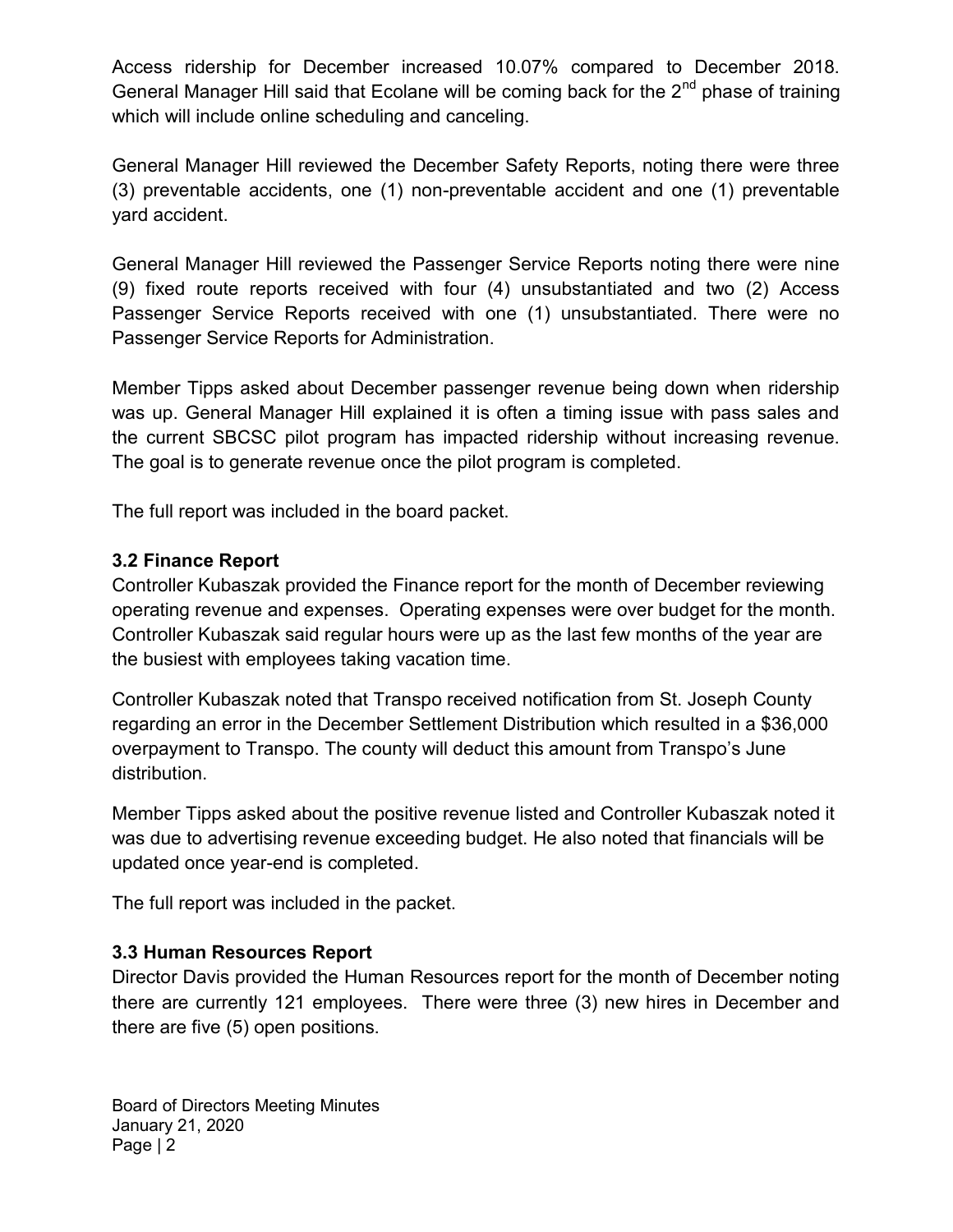Director Davis noted Transpo will be hosting a couple employment open houses in the upcoming weeks to assist with filling open positions.

The Director of Operations position has been reposted with Transit Talent. Chairperson Kain asked if there has been any research into comparable salaries for the position. General Manager Hill responded that salary comparisons have been reviewed. It can be difficult to compete when moving from a larger system / city to a smaller system with lower salary ranges.

The full report was included in the board packet.

#### 3.4 Maintenance Report

Director Warmoth provided the Maintenance report for the month of December and noted there were 40 preventative maintenance inspections completed and one (1) service interruption; however, only a portion of the route was impacted. Fare box issues still account for a large number of service calls.

Member Tipps commended Director Warmoth and his staff for the preventative maintenance accomplishments.

The full report was included in the board packet.

#### 3.5 Marketing Report

Director Nelson provided the Marketing report for December, including media coverage, community outreach and special service. He provided a summary of the SBCSC Pilot Program, as well as social media growth. Director Nelson also reported that the roll out of the passenger survey online was well received. He added that he had a sign-up sheet for board members to help with the onboard surveying.

Member Tipps asked if we have a way to know if social media leads to increased ridership. Director Nelson said that we don't have a way to measure that, but that he feels that engagement in social media over time can lead to more ridership. He added that traffic to our website can show more as information.

Member Collier asked if students were being targeted with the survey. Director Nelson said that it will be hard to gather information from those under 18 years old. General Counsel Woods said that anyone under 18 would need adult consent to do the survey.

Member Tipps asked if we gather information from those who call in for bus information. General Manager Hill explained that can be difficult as there one Information Booth Specialist on duty at time who is responsible for answering the information line, inperson questions and pass sales.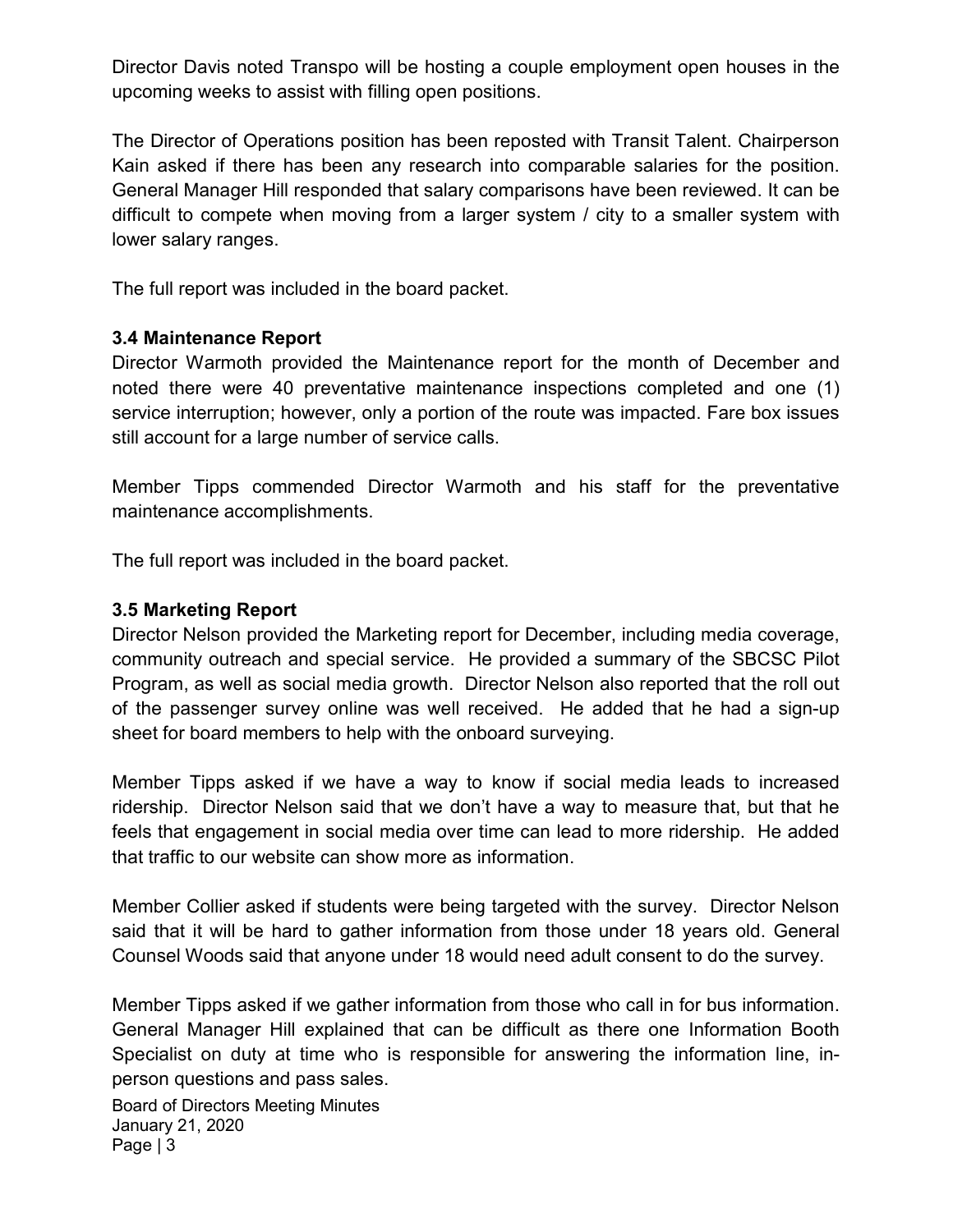Chairperson Kain encouraged board members to sign up to help with the survey.

The full report was included in the board packet.

#### 3.6 Administration Report

General Manager Hill provided the Administration report for the month of December noting that the annual Conflict of Interest and Confidentiality forms need to be signed and returned by all board members. She also said that all board members should be receiving the weekly legislative updates from Libby Cierzniak.

General Manager Hill met with other Indiana systems to discuss forming a new state organization, as the ITA may be dissolving. She said this will be an opportunity to share resources with the other systems.

Transpo is the designated recipient of the FTA funding for the Section 5310 "Enhanced Mobility of Seniors and Individuals with Disabilities" grant program. Capital and operating funding is currently available with applications due February 26 $^{\rm th}$ .

Chairperson Kain asked if the vehicles acquired through 5310 funding are new. General Manager Hill confirmed the vehicles are new and purchased through the state contract. The vehicles are leased to the grant recipients and maintained by Transpo for reporting purposes. Transpo does receive a small portion of the funding for administering the program.

Chairperson Kain also asked for an update on the bus shelters. General Manager Hill stated the shelter locations would be approved by the Board of Public Works at the January  $28<sup>th</sup>$  meeting. She noted the assistance and feedback provided by the City of South Bend has been helpful.

The full report was included in the board packet.

## 4. Introduction to Ordinances and Resolutions

#### 4.1 RESOLUTION NO. 01-2020

A RESOLUTION OF THE BOARD OF DIRECTORS OF THE SOUTH BEND PUBLIC TRANSPORTATION CORPORATION, SOUTH BEND, INDIANA APPROVING THE FINANCIAL TRANSACTIONS INCURRED DURING THE MONTH OF DECEMBER WITHIN THE CORPORATION'S CAPITAL IMPROVEMENT FUND

**Staff Report:** Investments and payments were made from the Capital Improvement Fund during the month of December 2019. The Corporation's share, which is required by the Federal Government, totaled \$55,508.34.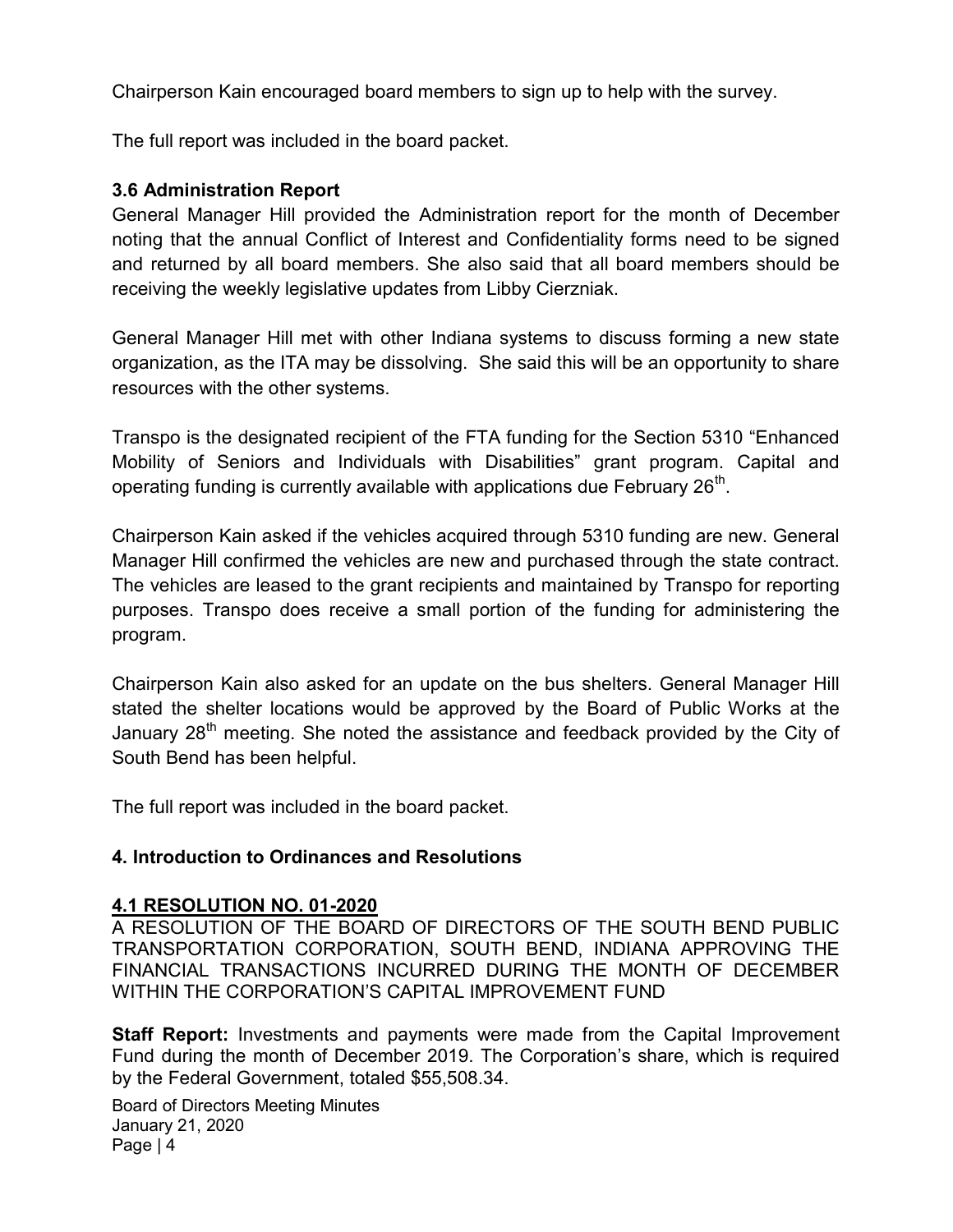Secretary Schlunt motioned to approve Resolution 01-2020, Member Tipps seconded and the motion passed unopposed.

#### 4.2 RESOLUTION NO. 02-2020

A RESOLUTION OF THE BOARD OF DIRECTORS OF THE SOUTH BEND PUBLIC TRANSPORTATION CORPORATION, SOUTH BEND, INDIANA APPROVING THE FINANCIAL TRANSACTIONS INCURRED DURING THE PAST 31 DAYS OF DECEMBER WITHIN THE CORPORATION'S PAYROLL AND TRANSPORTATION FUND.

Staff Report: There were a total of 65 checks issued December 1-31 for a total disbursement of \$661,931.12.

Member Tipps asked about a check in the amount of \$1,200.00. General Manager Hill explained that there was a significant oil leak at the VA in Mishawaka and Transpo was responsible for the cleanup costs.

Member Tipps motioned to approve Resolution 02-2020, Secretary Schlunt seconded and the motion passed unopposed.

#### 4.3 RESOLUTION NO. 03-2020

A RESOLUTION OF THE BOARD OF DIRECTORS OF THE SOUTH BEND PUBLIC TRANSPORTATION CORPORATION, SOUTH BEND, INDIANA, RECOGNIZING JOSEPH "MIKE" STANSFIELD FOR 12 YEARS OF SERVICE TO TRANSPO

Staff Report: Mike joined Transpo on January 15, 2008 as a Fixed Route bus operator. During his tenure, Mike also worked Service Line in the Maintenance Department before returning to his latest role as a fixed route operator. Mike retired January 6, 2020 with 12 years of service to Transpo

Member Tipps motioned to approve Resolution 03-2020, Secretary Schlunt seconded and the motion passed unopposed.

#### 4.4 RESOLUTION NO. 04-2020

A RESOLUTION OF THE BOARD OF DIRECTORS OF THE SOUTH BEND PUBLIC TRANSPORTATION CORPORATION, SOUTH BEND, INDIANA, APPROVING AN AMENDMENT TO THE CONTRACT FOR EMPLOYMENT OF GENERAL MANAGER AND CHIEF EXECUTIVE OFFICER

Staff Report: Chairperson Kain reported that the annual performance review was completed for General Manager Hill. The amendment to the employment contract extends the contract until November 2024.

Member Tipps motioned to approve Resolution 04-2020, Secretary Schlunt seconded and the motion passed unopposed.